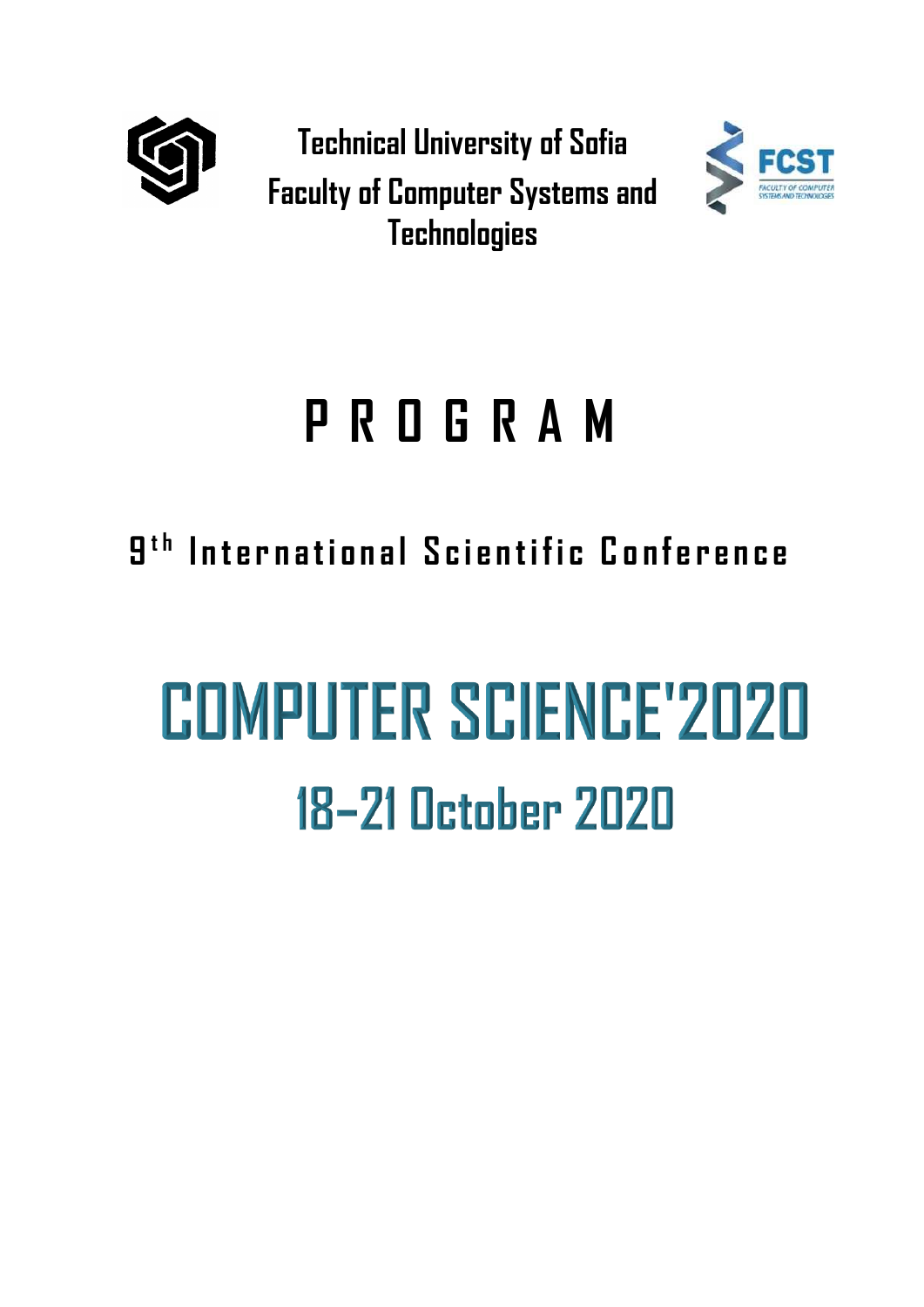#### **CONFERENCE CHAIR Prof. Milena Lazarova,**

Technical University of Sofia, Bulgaria

#### **HONORARY CO-CHAIR**

#### **Ognyan Nakov,**

Technical University of Sofia, Bulgaria

| <b>INTERNATIONAL ORGANIZING COMMITTEE</b> | <b>INTERNATIONAL PROGRAM COMMITTE</b>                     |
|-------------------------------------------|-----------------------------------------------------------|
| Galia Pavlova, TU-Sofia, Bulgaria         | Adelina Aleksieva-Petrova, TU-Sofia, Bulgaria             |
| Yavor Tomov, TU-Sofia, Bulgaria           | Antonia Tasheva, TU-Sofia, Bulgaria                       |
| Georgi Tsochev, TU-Sofia, Bulgaria        | Betim Cico, "EPOKA" University, Albania                   |
| Varbinka Stoyanova, TU-Sofia, Bulgaria    | Boris Tudjarov, TU-Sofia, Bulgaria                        |
| Kamelia Raynova, TU-Sofia, Bulgaria       | Daniela Gotseva, TU-Sofia, Bulgaria                       |
| Momchil Petkov, TU-Sofia, Bulgaria        | Daniela Minkovska, TU-Sofia, Bulgaria                     |
| Ivan Stankov, TU-Sofia, Bulgaria          | Elior Vila, University "Aleksandër Xhuvani", Albania      |
| Eleonora Ivanova, TU-Sofia, Bulgaria      | Georgi Naidenov, TU-Sofia, Bulgaria                       |
| Irina Georgieva, TU-Sofia, Bulgaria       | Georgi Popov, TU-Sofia, Bulgaria                          |
| Tania Georgieva, TU-Sofia, Bulgaria       | Georgi Zaprqnov, TU-Sofia, Bulgaria                       |
|                                           | Irina Romanska, TU-Sofia, Bulgaria                        |
|                                           | Iva Nikolova, TU-Sofia, Bulgaria                          |
|                                           | Ivan Jordanov, University of Portsmouth, UK               |
|                                           | Ivan Momchev, TU-Sofia, Bulgaria                          |
|                                           | John Galletly, American University in Bulgaria            |
|                                           | Kiril Mechkov, TU-Sofia, Bulgaria                         |
|                                           | Krasimira Stoilova, Bulgarian Academy of Sciences         |
|                                           | Lyudmila Stoyanova, TU-Sofia, Bulgaria                    |
|                                           | Maria Angelova, TU-Sofia, Bulgaria                        |
|                                           | Mariana Goranova, TU-Sofia, Bulgaria                      |
|                                           | Marjan Gušev, Univ. St Cyril & Methodius, North Macedonia |
|                                           | Mirjana Ivanović, University of Novi Sad, Serbia          |
|                                           | Nadejda Angelova, TU-Sofia, Bulgaria                      |
|                                           | Petia Georgieva, University of Aveiro, Portugal           |
|                                           | Petko Stoyanov, TU-Sofia, Bulgaria                        |
|                                           | Roumen Trifonov, TU-Sofia, Bulgaria                       |
|                                           | Segey Nedev, TU-Sofia, Bulgaria                           |
|                                           | Sofoklis Christoforidis, Greece                           |
|                                           | Stoyan Bonev, American University in Bulgaria             |
|                                           | Stoyan Maleshkov, TU-Sofia, Bulgaria                      |
|                                           | Valentin Hristov, TU-Sofia, Bulgaria                      |
|                                           | Valentin Mollov, TU-Sofia, Bulgaria                       |
|                                           | Veska Gancheva, TU-Sofia, Bulgaria                        |
|                                           | Virginia Dimitrova, TU-Sofia, Bulgaria                    |
|                                           | Volin Karagiozov, American University in Bulgaria         |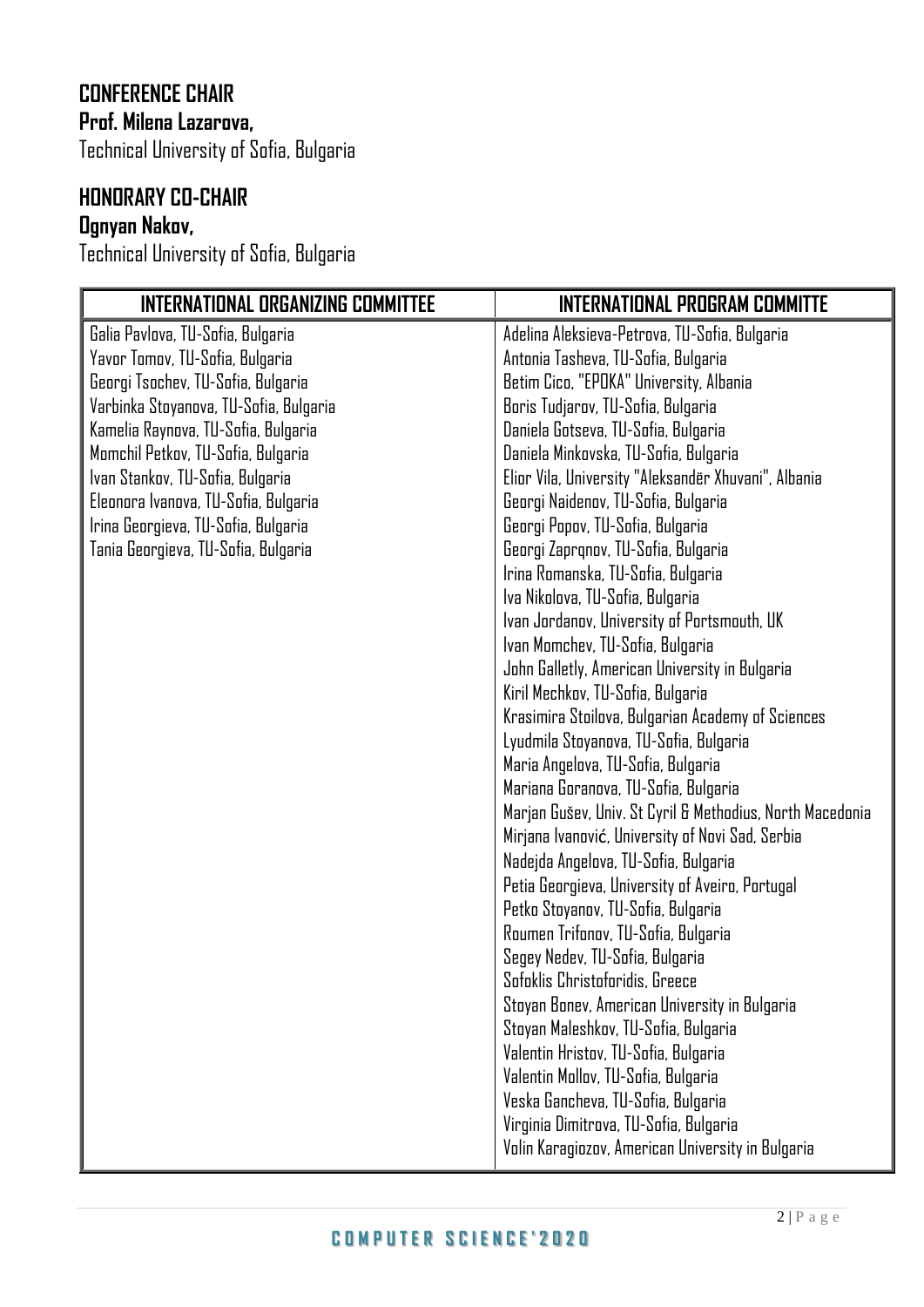**17:00 – 19:00 Registration**

**Zdravets Hotel, Velingrad**

**October 19th, 2020**

**08:00 – 10:00 Registration**

**Zdravets Hotel, Velingrad**

**10:00 – 10:30**

### **Official Conference Opening**

**Photo of the Conference Participants** 

**Conference Hall, Zdravets Hotel**

#### **10:30 – 12:00**

**Roundtable**

**"Universities for Science, Informatics and Technologies in eSociety"**

**Workshop "National Centre for High-Performance and Distributed Computing"**

> Chair: **Prof. Milena Lazarova Conference Hall, Zdravets Hotel**

**12:00 – 13:30 Lunch Break**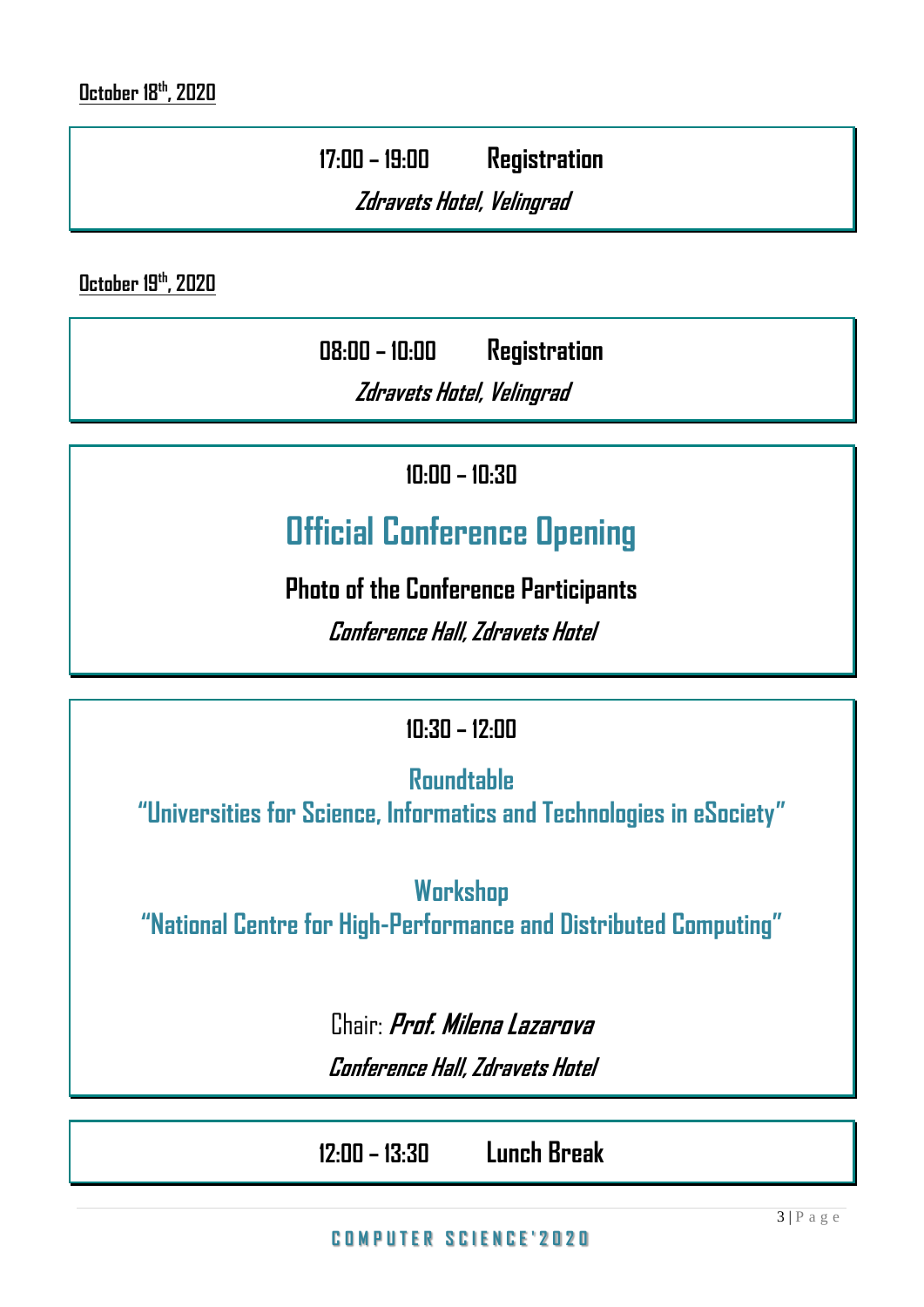#### **SECTION 1 COMPUTING METHODOLOGIES**

**13:30 – 15:30 Conference Hall, Zdravets Hotel** Chair: **Prof. Rumen Trfonov** Co-chair: **Assist. Prof. Galya Pavlova**

- 1. Virtual Agents, Learning How to Reach a Goal by Making Appropriate Compromises Dilyana Budakova, Veselka Petrova-Dimitrova and Lyudmil Dakovski
- 2. Modern Approaches to Robots Control Dilyana Budakova, Velyo Vasilev, Roumen Trifonov and Galya Pavlova
- 3. Performance Study and Optimization Design for Gesture Controlled IoT Ecosystem Using Parallel Signal Processing with Thread Pool Momchil Petkov, Elizabeth Mihaylova and Kamelia Raynova
- 4. Conducting a Cycle of Remote Laboratory Exercises on "High-Performance Computer Systems" Valentin Hristov, Slavi Slavov and Radoslav Dimitrov
- 5. An Approach for Student' Knowledge Assessment in Virtual Learning Environment Daniela Minkovska
- 6. Protocol Stack for Hybrid Short-Range Modular Wireless Transceiver Antouan Anguelov, Roumen Trifonov and Ognian Nakov
- 7. Research and Modeling Network Denial of Service-Dos and Distributed Denial of Service-Ddos Assaults for the Cybersecurity Domain Filip Krastev
- 8. Metaheuristics Multi-Agent System for Resource Planning Optimization Milena Lazarova and Dimitar Nikolov

#### **15:30 – 16:00 Coffee break**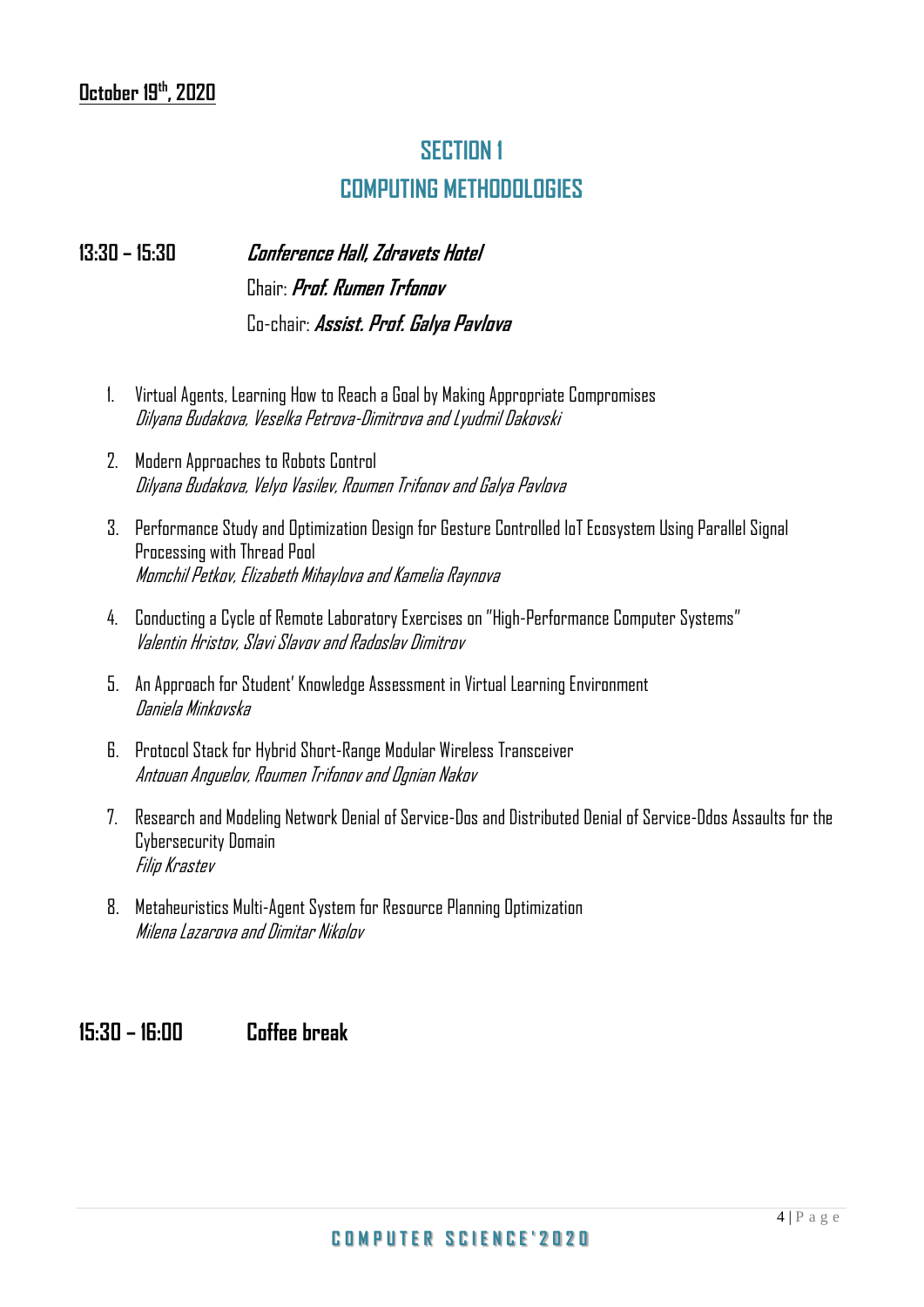#### **SECTION 2**

#### **INFORMATION AND COMMUNICATION TECHNOLOGIES FOR UNIFIED DIGITAL MARKET IN SCIENCE, EDUCATION AND SECURITY**

**16:00 – 17:30 Conference Hall, Zdravets Hotel** Chair: **Prof. Milena Lazarova**

Co-chair: **Assoc. Prof. Antoniya Tasheva**

- 1. Some Recommendations for the Implementation of GDPR at the University Georgi Tsochev, Roumen Trifonov, Ognian Nakov, Slavcho Manolov and Galya Pavlova
- 2. A New Approach to Cyber Security Policy Development Using Artificial Intelligence Methods Roumen Trifonov, Ognian Nakov, Slavcho Manolov, Georgi Tsochev and Galya Pavlova
- 3. Application of Neural Networks in the Methodology of the Five Component Conceptual Model of Adaptive E-Learning Systems Varbinka Stefanova-Stoyanova
- 4. Most Commonly Used Machine Learning Algorithms for Cybersecurity Incident Reports Classification Veneta Yosifova, Antoniya Tasheva and Roumen Trifonov
- 5. Cyber Glove Gesture-based Drone Control for Automated Line Interruption Detection Elizabeth Mihaylova, Momchil Petkov, Milena Lazarova and Ognyan Nakov

#### **19:00**

#### **Official Conference Dinner**

**Zdravets Hotel Restaurant**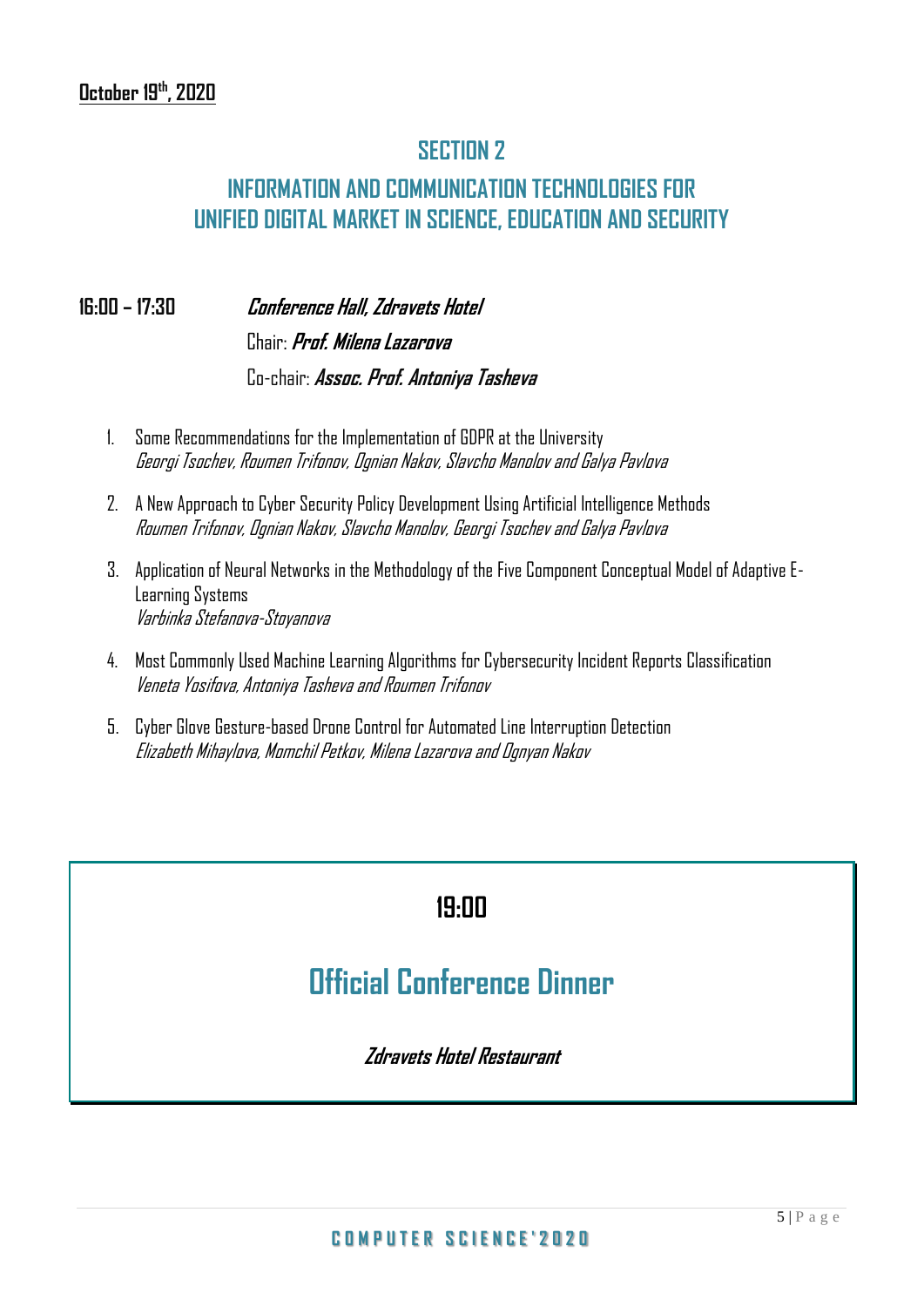#### **SECTION 3 ONLINE PARTICIPATION**

#### **10:00 – 12:00 Conference Hall, Zdravets Hotel** Chair: **Prof. Milena Lazarova** Co-chair: **Assoc. Prof. Valentin Mollov**

- 1. CMOS Three-State Buffer Delay Optimization for High Speed Implementation Valentin Mollov
- 2. A Convolutional Neural Network Software: LightNN Grigor Gatchev
- 3. Combining Pre-Calculated Inference Lookup Tables in Convolutional Neural Networks Grigor Gatchev and Valentin Mollov
- 4. Building a Model for Network Intrusion Detection with Artificial Neural Networks Pavel Stoynov, Daniela Gotseva and Rumen Trifonov
- 5. Diophantine Equations and Encryption Systems Atakan Salimov, Peter Kopanov, Ognian Nakov, Byulbyul Zyulyamova and Adnan Redjeb

**12:00 – 13:30 Lunch Break**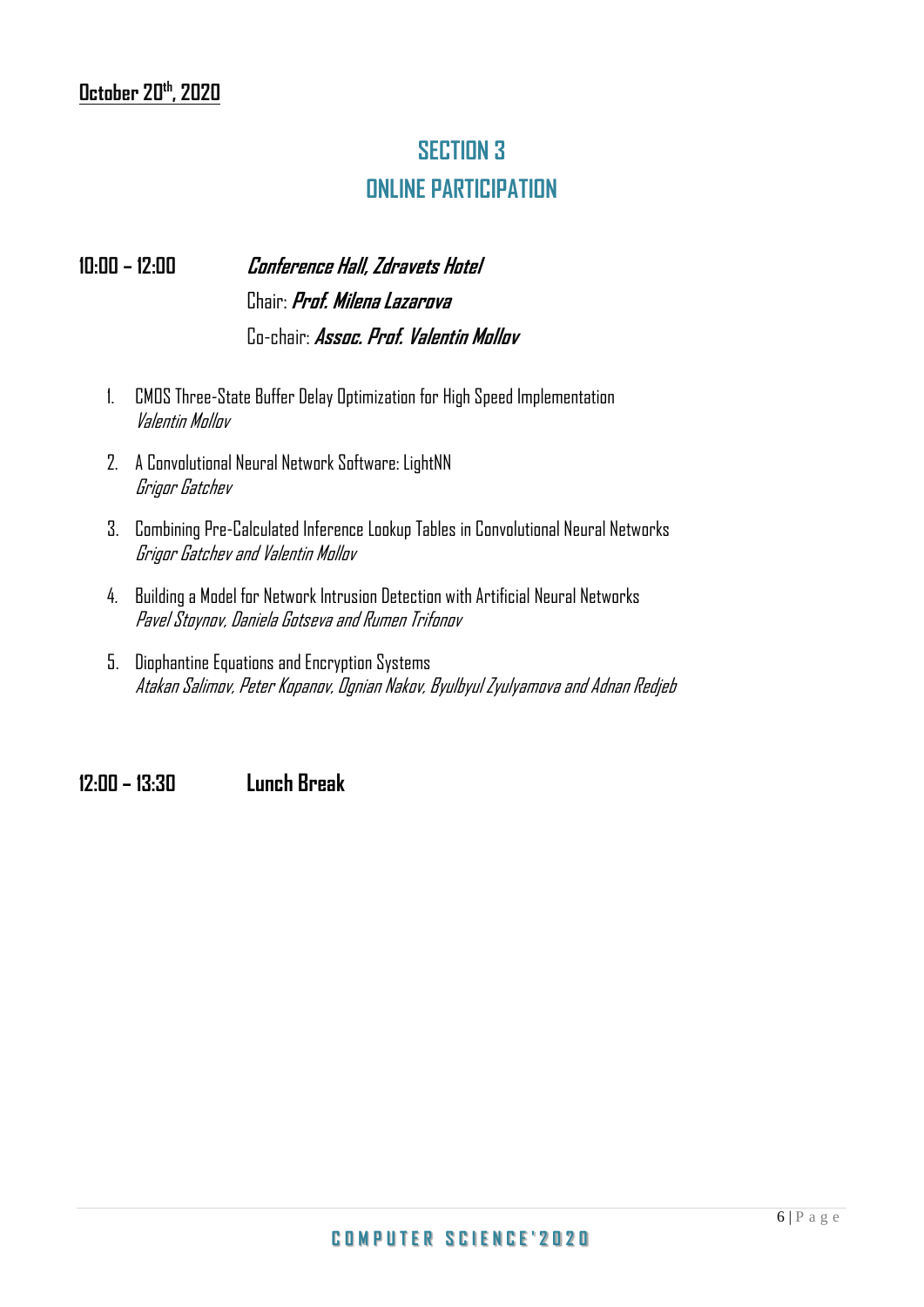#### **SECTION 4 ONLINE PARTICIPATION**

#### **13:30 – 15:30 Conference Hall, Zdravets Hotel** Chair: **Assoc. Prof. Antoniya Tasheva** Co-chair: **Prof. Milena Lazarova**

- 1. Authentication Mechanisms: A Literature Survey Ivaylo Chenchev and Adelina Aleksieva-Petrova
- 2. Speech Recognition with Transformers Maya Mateva and Maria Angelova
- 3. General Approaches for Fraud Detection Vasil Angelov, Roumen Trifonov and Daniela Gotseva
- 4. Weight Based Model for Emotion Recognition in a Multimodal Agent Based Architecture Ralitza Raynova
- 5. Classification of EEG Data for Motor Imagery Mental Tasks Ivaylo Ivaylov, Agata Manolova and Milena Lazarova
- 6. An Activity-Dependent Model for the Evolution of an Artificial Nervous System for Autonomous Agents Stefan Tsokov, Adelina Aleksieva-Petrova and Milena Lazarova

#### **15:30 – 16:00 Coffee Break**